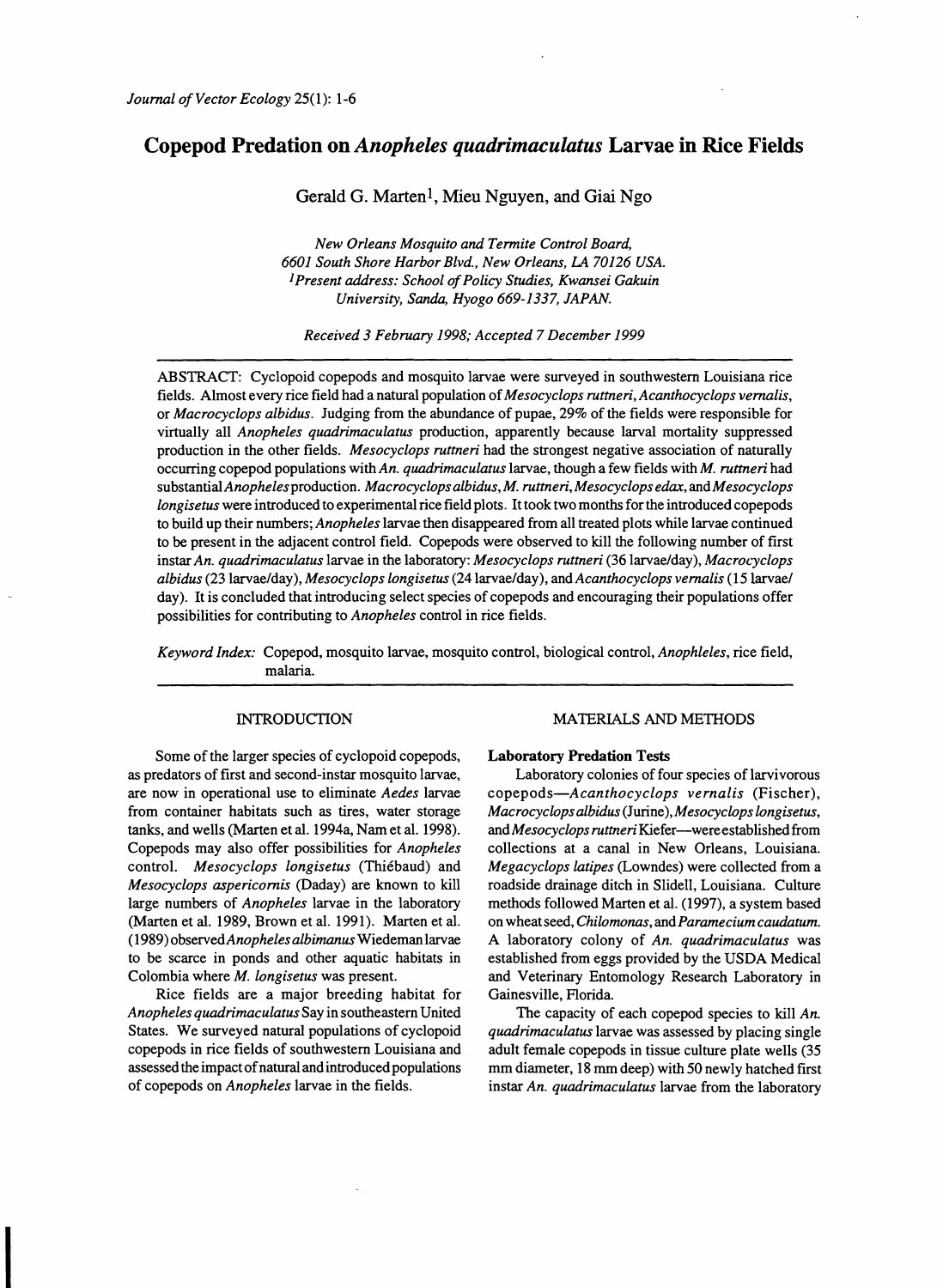colony. The number of surviving larvae was counted after 24 hours at a temperature of 24°-26°C.

## Field Survey

Thirty-two rice fields in Jefferson Davis Parish, Louisiana, were sampled for mosquito larvae and copepods in late September 1991, about a month after the fields were flooded for the second rice crop of the year. Twenty-four liters of water (approximately 100 dips) were dipped from each field with a standard dipper for mosquito larvae and passed through a net (0.2 mm mesh) to capture mosquito larvae and copepods. All copepods and mosquito larvae were preserved in alcohol for subsequent identification and counting. Copepods were identified to species, and mosquito larvae were identified to genus. All*Anopheles* larvae appeared to be *An. quadrimacuLatus*, though there may have been some *Anopheles crucians* Wiedemann that passed unnoticed. Mosquito pupae were held for identification as emerging adults.

## Field Experiment

Four adjacent experimental plots were established in a rice field approximately 15 km NW of Jennings, Louisiana. The plots were 10m on each side and were constructed by placing four parallel levees across one end of a rice field that was fallow the previous year. Approximately 500 adult female *Acanthocyclops vernalis,* 500 *Macrocyclops albidus,* 500 *Mesocyclops longisetus,* 500 *Mesocyclops ruttneri,* and 500 *Mesocyclops edax* (Forbes), were introduced to each plot in late April 1990, about two weeks after the field was flooded for the first rice crop. The irrigation water was pumped from underground. The introduced copepods came from the same laboratory cultures as copepods in the laboratory predation tests. *(M. edax*  was originally collected from a New Orleans canal.)

Each plot was sampled for copepods and mosquito larvae in June and again in late July. The sampling procedure was as described for the field survey, except 40 liters ofwater were dipped from each plot. Samples from the same field outside the treatment plots served as controls.

The field was harvested in early August, and it was not flooded to produce a second rice crop that year. To monitor for the presence of introduced copepods when the field no longer contained water, samples of moist soil were taken from depressions in the treatment plots in October (two months after the field was drained for harvest). The soil was placed in a bucket of water, and the water was strained through a net several hours later to collect copepods. The following February, copepods were collected from puddles in the treatment plots.

## RESULTS

#### Laboratory Predation Tests

All tested copepod species killed substantial numbers of first-instar *An. quadrimaculatus* larvae. They usually ate all of the larva except its head capsule, butsometimes they ate only part ofa larva. *Mesocyclops ruttneri* killed the most larvae, and *Acanthocyclops vernalis* killed the least (TABLE 1).

## Field Survey

Almost all surveyed fields contained natural populations of*Mesocyclops ruttneri* or*Acanthocyclops vernalis.* Fifty-eight percent of the fields contained *Mesocyclops ruttneri,* and 38% contained *Acanthocyclops vemalis.* Only 9% of the fields contained both

| Number of<br>Replicates | Larval<br>Mortality <sup>1</sup> |
|-------------------------|----------------------------------|
| 8                       | $14.7 \pm 3.0$                   |
| 14                      | $23.1 \pm 3.9$                   |
| 10                      | $23.5 \pm 2.0$                   |
| 14                      | $36.4 \pm 2.1$                   |
| 10                      | $25.1 \pm 2.3$                   |
| 8                       | $4.1 \pm 1.3$                    |
|                         |                                  |

TABLE 1. Mortality offirst instar*Anopheles quadrimaculatus* larvae due to copepod predation in the laboratory.

<sup>1</sup>Average number  $(\pm \text{ SE})$  of larvae dead after 24 hours. Fifty larvae were provided to one copepod in each replicate.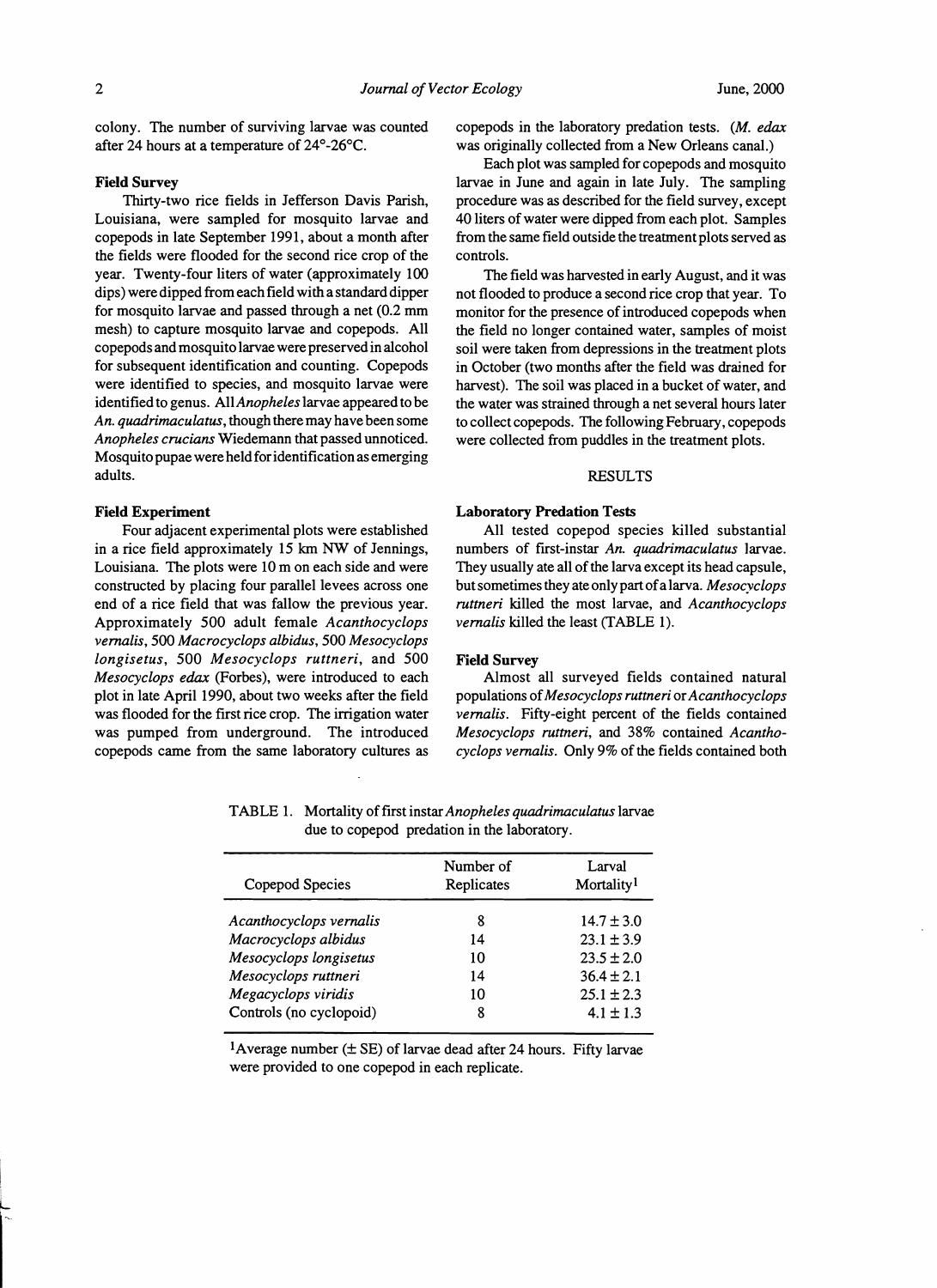I

species. *Macrocyclops albidus* was found in 6% of the fields.

The following cyclopoid copepods, which are not large enough to be significant predators of mosquito larvae, were also encountered: *Mesocyclops reidi*  Petkovski, *Tropocyclops extensus* (Kiefer), *Microcyclops rubellus* (Lilljeborg), *Eucyclops agilis.* (Koch), *Eucyclops elegans* (Herrick), *Paracyclops chiltoni*  (Thomson), *Paracyclops poppei* (Rehberg), *Thermocyclops inversus* Kiefer, and *Thermocyclops tenuis*  (Marsh).

Samples from 81% of the fields in the survey contained *Anopheles* larvae. Average numbers of *Anopheles* larvae declined as they progressed from the first to fourth instar (Fig. 1). The higher instars were concentrated in relatively few fields; 31% of the fields contained 77% of III/IV instar larvae. *Anopheles* pupae were found in 27% of the fields, the number varying from .01 to .04 pupae/dip. The fields with pupae were the ones that had the largest numbers of III/IV instar larvae.

There was a conspicuous negative association between *Anopheles* and *Mesocyclops ruttneri.* While *Anopheles* larvae were clearly present (>10larvae) in all fields without *M. ruttneri,* no *Anopheles* larvae were found in 35% of fields that contained *M. ruttneri* (Fig. 2). The number of second-instar *Anopheles* larvae was substantially lower in fields that contained *M. ruttneri,*  compared to fields with only *Acanthocyclops vernalis*  or no larvivorous copepods (Fig. 1). The difference was highly significant with a nonparametric Mann-Whitney U-test (P = .003, U = 190,  $n_1$  = 20,  $n_2$  = 12, Rohlf and Sokal 1995, p. 129). First and third-instar *Anopheles*  larvae were also less numerous in fields with *M. ruttneri,*  but the differences were not so great ( $P = .10$ ,  $U = 152$ ) for first instars;  $P = .08$ ,  $U = 158$  for third instars). Third/ fourth-instar *Anopheles* larvae were found in 75% of the fields without *M. ruttneri,* while third/fourth instar larvae were found in only 22% of the fields that contained *M. ruttneri. Anopheles* pupae were found in 42% of the fields without *M. ruttneri,* while pupae were found in only 20% of the fields that contained *M. ruttneri* (Fig. 2).

*Uranotaenia* larvae were in 94% of the fields, but most of the *Uranotaenia* larvae were concentrated in relatively few fields. Twenty-nine percent of the fields had many more first-instar larvae than the other fields; 9% of the fields had 66% of the third/fourth instars. The fields with large numbers of third/fourth-instar *Uranotaenia* larvae were not the same fields that contained larger numbers of third/fourth-instar *Anopheles* larvae. Like *Anopheles,* average numbers of *Uranotaenia* larvae declined as they progressed from the frrst to fourth instar (Fig. 1). Association of larval numbers with the presence orabsence of*M. ruttneri* was not statistically significant (Mann-Whitney  $U = 131$ , n,  $= 20$ , n<sub>n</sub> = 12 for first instars; U = 144 for second instars;  $U = 135$  for third instars).

Samples from 42% of the fields contained *Culex*  larvae. *Culex* larvae were not numerous enough for detailed analysis, averaging 0.008 first-instar larvae/ dip, 0.006 second-instar larvae/dip, 0.003 third-instar larvae/dip, and no fourth instars. Fish were seldom collected in the dipping samples.



Figure 1. Average number (±SE) of mosquito larvae/dip in the September field survey. Based on 100 dips/field in 32 Louisiana rice fields. Most fields without *Mesocyclops ruttneri* contained *Acanthocyclops vernalis.*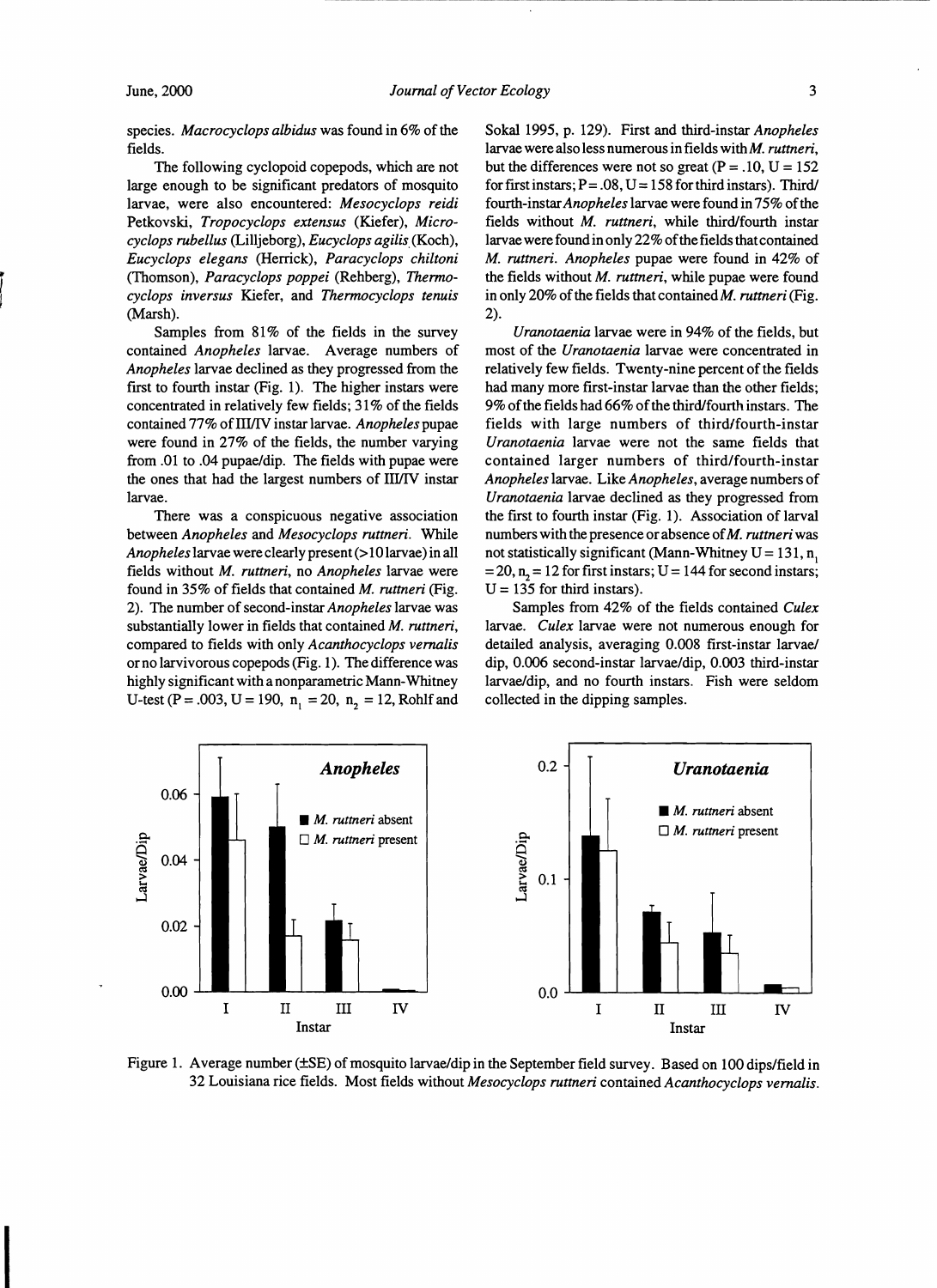## Field Experiment

No mosquito larvae or copepods were observed in the treatment plots or control field when copepods were introduced to the treatment plots at the end of April. About half of the other newly flooded fields in the district had conspicuous populations of *Acanthocyclops vernalis* at this time.

There were a few copepods, too small to prey on mosquito larvae, in the treatment plots and control field when they were sampled in June. There were small nurnbers of *Anopheles* larvae (0.10 larvae/dip) in the treatment plots and control field at this time.

Every treatment plot contained adults of all five introduced copepod species when sampled in early July. *Acanthocyclops vernalis* and *Mesocyclops longisetus*  were most numerous; the combined abundance of all copepod species exceeded five copepods/dip. No mosquito larvae or pupae were observed in any of the treatment plots. *Acanthocyclops vernalis* was common in the control field when inspected at the same time. No other larvivorous copepod species were observed in the control field. Second to fourth instar *Anopheles* larvae had a combined abundance of 0.07 larvae/dip in the

## control field.

When soil samples were taken from the drained treatment plots in October and immersed in water, adult *Acanthocyclops vernalis, Mesocyclops ruttneri, Mesocyclops longisetus,* and a small numberof*Macrocyclops albidus* and *Mesocyclops edax* were swimming in the water within hours. Only *A. vernalis* and *M. albidus*  were recovered from puddles in the treatment plots the following February.

## DISCUSSION

### Copepods

It was no surprise to find *Macrocyclops albidus* in some of the rice fields. *Macrocyclops albidus* is the mostcommon large cyclopoid inLouisiana. Itis virtually ubiquitous in drainage ditches that have at least some water throughout the year; it is less common in isolated temporary water. *Macrocyclops albidus* can survive in moist soil, but it lacks the ability of some cyclopoids such as *Acanthocyclops vernalis* to survive in drier soil for months or more. It is no surprise that *A. vernalis* is common in rice fields *becauseA. vernalis* is common in



Figure 2. Percentage of fields with *Anopheles* larvae or pupae in the Septernber field survey.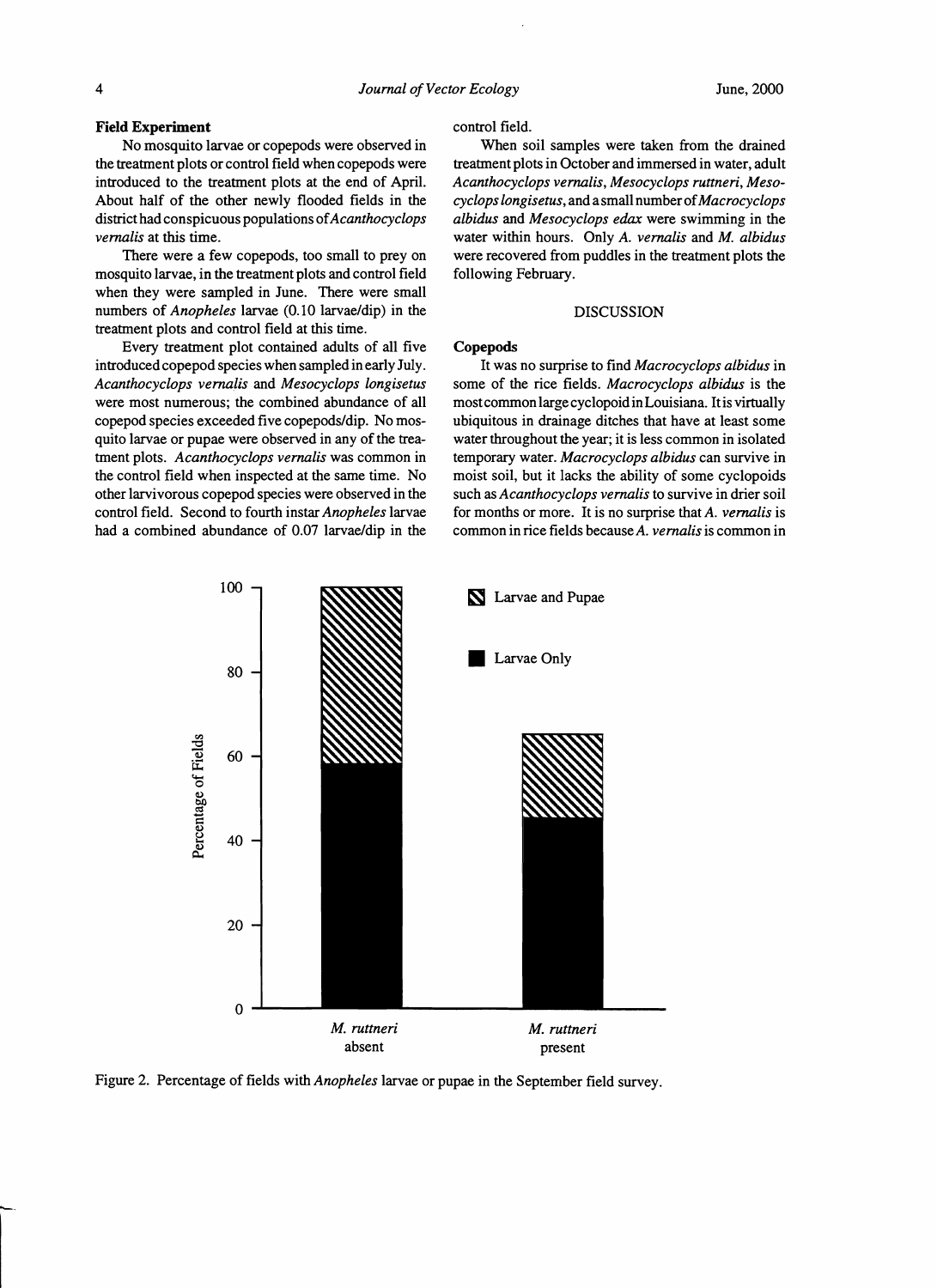other temporary, shallow-water habitats throughout Louisiana. *Acanthocyclops vernalis* is probably frequently introduced to rice fields in irrigation water, because it is also common in canals. *Macrocyclops albidus* and *A. vernalis* should be able to survive the winter in rice fields that have pockets of moist soil because both species tolerate temperatures down to O°C as long as the water does not freeze (Marten et al. 1994a).

One of the most striking results of the field survey was the complementary distribution of*Acanthocyclops vernalis* and *Mesocyclops ruttneri;* it was unusual to find both species in the same field. It is surprising that *M. ruttneri* is so common in rice fields because we never found this species in other shallow, temporary water in Louisiana. *Mesocyclops ruttneri* is an exotic species from Southeast Asia that lives primarily in permanent, deeper water in Louisiana. *Mesocyclops ruttneri* may be abundant in rice fields because it is abundant in irrigation canals.

It is no surprise that *Mesocyclops edax* and *Mesocyclops longisetus* do not occur naturally in Louisiana rice fields. *Mesocyclops edax* is a temperate species for which Louisiana is the southern extreme of its geographic range, and *M. longisetus* is a neotropical species not found north of Louisiana. Neither species is common in Louisiana, occurring naturally only in pennanent (relatively deep) water, such as canals or large ponds, and not conspicuously abundanteven there. *Mesocyclops edax* is probably associated with deeper water because of its swimming habit. Unlike most other cyclopoid copepods, which spend considerable time clinging to submerged vegetation or resting on the bottom, M. *edax* is always in motion, swimming in the water column. *Mesocyclops longisetus* is restricted to deeper water because it is killed by temperatures below 3°C (Marten et al. 1994a). Although *M. longisetus* is common in shallow water in the tropics, it survives the more severe Louisiana winter cold spells only where the water is deep enough to buffer temperature extremes.

If*M. longisetus* and *M. edax* do not occur naturally in rice fields, why did they do so well when introduced to the experimental plots? It seems the factors that prevent *M. longisetus* and *M. edax* from occupying rice fields over the long term are not operating during the summer. It also appears that neither of these two species is common enough in irrigation water to stock the fields when they are flooded.

Cyclopoid copepods have a generation time of about three weeks at late-spring temperatures, multiplying their numbers about a hundred-fold with each generation. Since it took the copepods about two months to build up their populations after introduction

I

to the experimental plots in April, the same kind of lag should be common for natural populations as well. Because many of the fields in the study area are rotated between rice, soybeans, and fallow, there can be long periods without water, making it difficult for copepods to survive from one rice crop to the next. Moreover, we cannot expect copepods to be introduced with irrigation water pumped from underground. While *Acanthocyclops* is already present in some fields when they are first flooded in April, if they had rice the previous year, the copepod populations in most rice fields probably have to start from small numbers dispersing from nearby fields or introduced with irrigation water from canals. Several months can pass from the time copepods are introduced until they reach sufficient numbers to impact mosquito larvae.

## Anopheles Larvae

If *Anopheles* oviposition was more or less continuous during the weeks preceding the field survey, the survival of each larval instar at the time of the survey can be inferred from the decline in average numbers of the instars. It appears reasonable to interpret the field survey data this way because light trap records from the survey area showed no large fluctuations in abundance of adult *Anopheles* during the weeks preceding the survey. Using the ratio of pupae to first instars, overall larval survival in the surveyed fields was  $\langle 1\% \rangle$ . It is a common observation that the survival of *Anopheles*  larvae in rice fields is <5% (Roger and Bhuiyan 1990).

We can ask whether the bulk of *Anopheles*  production comes from a large number of rice fields (all of which produce small numbers of mosquitoes) or from a small percentage of fields that produce many more mosquitoes than the other fields. If we consider the number of pupae to reflect the production of adult mosquitoes, a small percentage of fields in the field survey was responsible for the bulk of *Anopheles*  production because pupae were concentrated in a minority of the fields.

#### Copepod Predation

Low survival of *Anopheles* larvae is generally attributed to predators such as fish, odonate nymphs, aquatic bugs, and aquatic beetles (Roger and Bhuiyan 1990). The field survey in this study did not include enough fields without larvivorous copepods to compare larval numbers in fields having *Mesocyclops ruttneri* or *Acanthocyclops vernalis* with numbers in fields that were entirely without copepod predation. However, the abundance of *A. vernalis* or *M. ruttneri* in the fields, combined with the large number of *Anopheles* larvae that these copepods killed in the laboratory, suggests